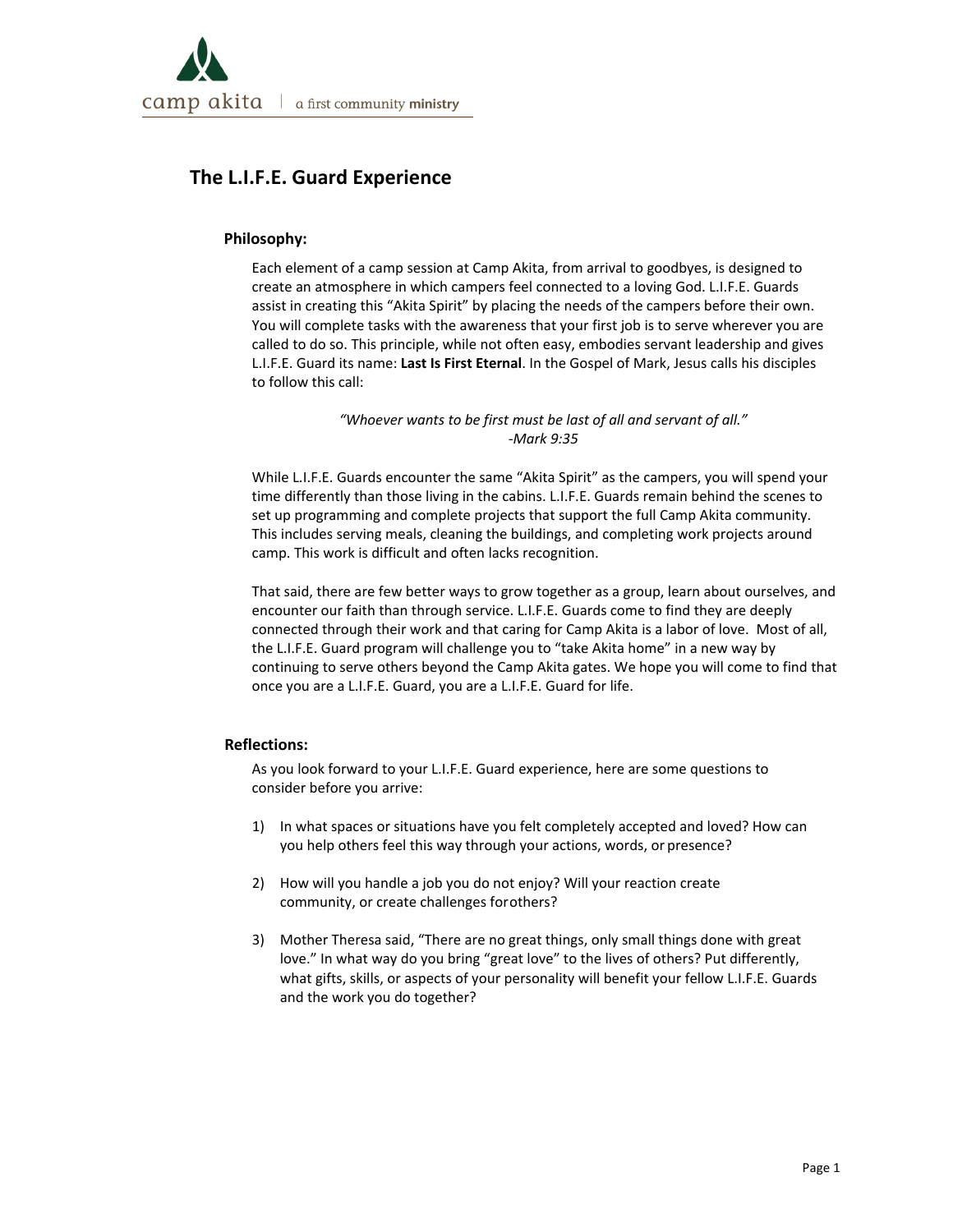

## **L.I.F.E. Guard: Guidelines for Living Together**

## **Drugs, Alcohol & Tobacco:**

Camp Akita has a strict no drugs, alcohol, or tobacco policy. Anyone found with drugs, alcohol, or tobacco will be sent home immediately. **There are absolutely no exceptions to this rule.**

## **Living Areas:**

All L.I.F.E. Guards will stay in the upper level of the Lodge: boys on the Dining Hall side and girls on the Vesper Hill side. The L.I.F.E. Guard Lounge, where the whole group will gather for meetings and downtime together, is on the Dining Hall (boys') side. Girls are permitted in the L.I.F.E. Guard Lounge during daytime hours but must return to their side after lights out. Girls are not permitted in the Lounge after lights out and are not permitted in the boys' rooms. Likewise, boys are not permitted into the girls' rooms or lounge.

## **Lights Out:**

There will be times when the L.I.F.E. Guards are able to stay up for fun activities, but on most nights, you will return to your sleeping areas soon after the last full‐camp activity of the day. Lights out will be soon after. Getting enough sleep is crucial in order to fully participate in our work projects.

## **Camp Equipment:**

Much of the work done by your L.I.F.E. Guard group involves camp equipment including tools, cleaning supplies, program props, and sound equipment. L.I.F.E. Guards must model good stewardship of the camp by respectfully and responsibly caring for all property, including equipment. Listen carefully to the L.I.F.E. Guard Leaders' instructions and respect the tools you use.

#### **Snacks:**

Because of severe allergies, **Camp Akita is a nut‐free facility**. If you choose to bring snacks to Camp Akita, know that they may not contain nuts, traces of nuts, or processed in a facility with nuts; if they do, those snacks will be discarded. In general, bringing snacks is not encouraged. L.I.F.E. Guards will be provided with plenty of food for sustained energy throughout the day.

#### **Participate, Don't Anticipate:**

Full participation is expected in every aspect of the L.I.F.E. Guard program. This includes work projects, meals, journal time, and any other activities planned for the group. Whether this is your first L.I.F.E. Guard session or you have participated many times, we encourage you to live in the moment and avoid asking what comes next.

#### **Cell Phones:**

The L.I.F.E. Guard program provides a unique opportunity to live in the moment, grow as an individual, and build relationships with those around you. We find that cell phones are distracting, exclude others, and prevent participants from fully experiencing Camp Akita. Therefore, like all campers and staff, **L.I.F.E. Guards will be asked to not use their cell phones for the entirety of their session.** L.I.F.E. Guards will store their cell phones in a group "cell phone box" until the end of each session. Cell phones will be returned for the bus ride home. **Please bring alternative means of listening to music and taking photos.**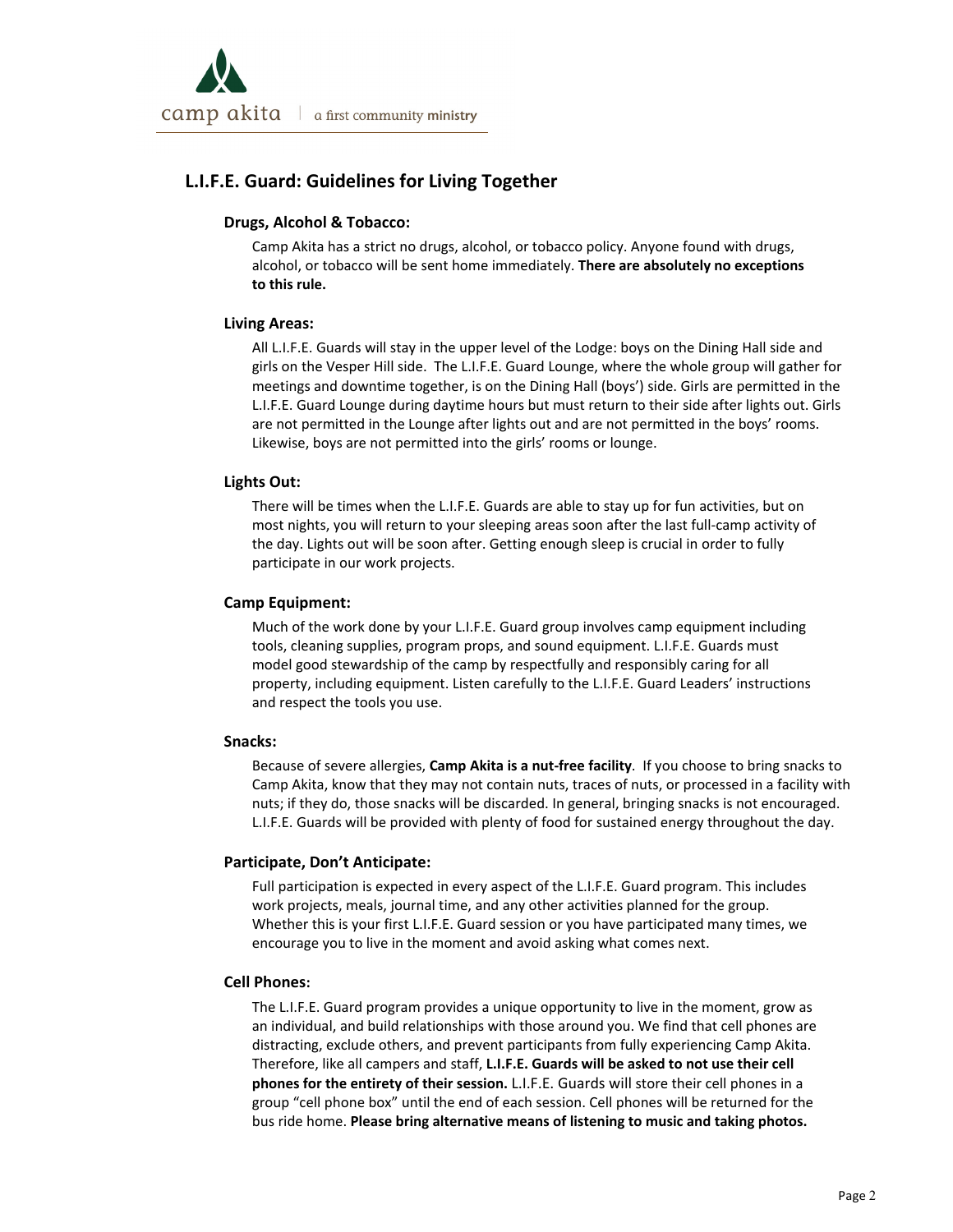

## **L.I.F.E. Guard Daily Schedule**

The schedule for L.I.F.E. Guards will change depending on the program for that session. Below is a general schedule of what the L.I.F.E. Guards will do; however, the L.I.F.E. Guard Leaders will assign specific tasks daily. Focus on participating, not anticipating!

- Wake‐up and ring the bell to wake the full camp
- Eat breakfast
- Serve breakfast to the full camp, then clean up
- Morning work projects(cleaning)
- Morning meeting and journaltime
- Set‐up for and eat lunch
- Serve lunch to the full camp, then clean up
- Afternoon work projects(maintenance)
- Hydrate!
- Shower and relax
- Set-up for and eat dinner
- Serve dinner to the full camp, then clean up
- Set up for evening programs
- Participate in or help facilitate evening programs
- Clean up evening programs
- Serve snack to the full camp, then clean up (and eat some, too!)
- Group time
- Sleep!

### **Between Sessions:**

L.I.F.E. Guards serve for two camp sessions and will return home on the bus between sessions. L.I.F.E. Guards are welcome to leave personal items (such as bedding and clothes) at Camp Akita between sessions. Consider bringing a small bag or backpack to camp to bring home essentials between sessions, including medication, toiletries, or laundry.